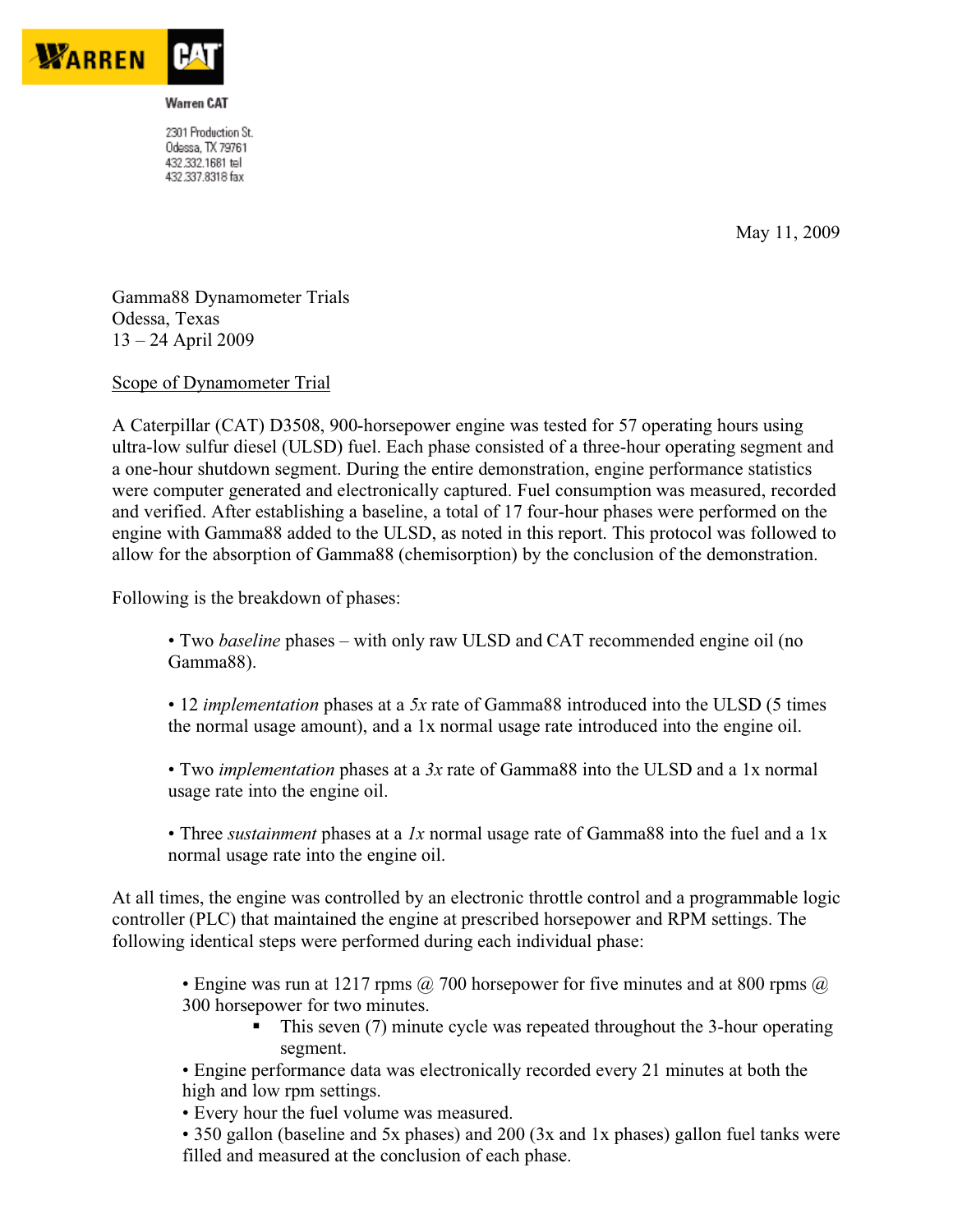• At the end of the operating segment, the fuel tank was re-filled using a 44-gallon graduated drum, a three-gallon graduated bucket and a one-gallon graduated bucket to ensure accurate fuel consumption and measurements.

See Appendix A for the graphically represented dynamometer measurements, displaying identical engine profiles for each phase.

### **Equipment / Products Used**

- 1. Taylor Dynamometer Model DX38 (See Appendix C)
- 2. Taylor Dynamometer Monitor System TaDac
- 3. IBM ThinkPad Laptop Computer w/Caterpillar "Electronic Technician" Software
- 4. Electronic Throttle Control w/PLC
- 5. CAT approved/recommended engine oil (CAT 15w40 p/n 155-6199) and oil filters  $(CAT - p/n$  1R-0726)
- 6. CAT approved/recommended fuel filters (CAT p/n 1R-756)
- 7. ULSD fuel
- 8. Gamma88 Fuel Reformulator
- 9. Various graduated containers to verify fuel volumes

#### **Observers of Test**

- Warren CAT
	- o Eric Hawkins Engine Service Manager
	- o Cogo Woods Engine Shop Supervisor
	- o Ronnie Smith Engine Component Supervisor
	- o Terry Gwin Main Dynamometer Operator
	- o Devin Smith Dynamometer Operator
- Gamma88
	- o Nick Cross
	- o Buzz Waid

### **Phase Protocols and Results**

Baseline Phases

Two baseline phases were performed:

- -Raw ULSD fuel
- -Zero Gamma88
- First Baseline Phase
	- o At the end of the first baseline phase the engine consumed a total of 97.5 gallons of fuel.
- Second Baseline Phase
	- o At the end of the second baseline phase the engine consumed a total of 100.1 gallons of fuel.

**Average Baseline Phase Fuel Consumption: 98.8 gallons**

---------------------------------------------------------------------------------------------------------------------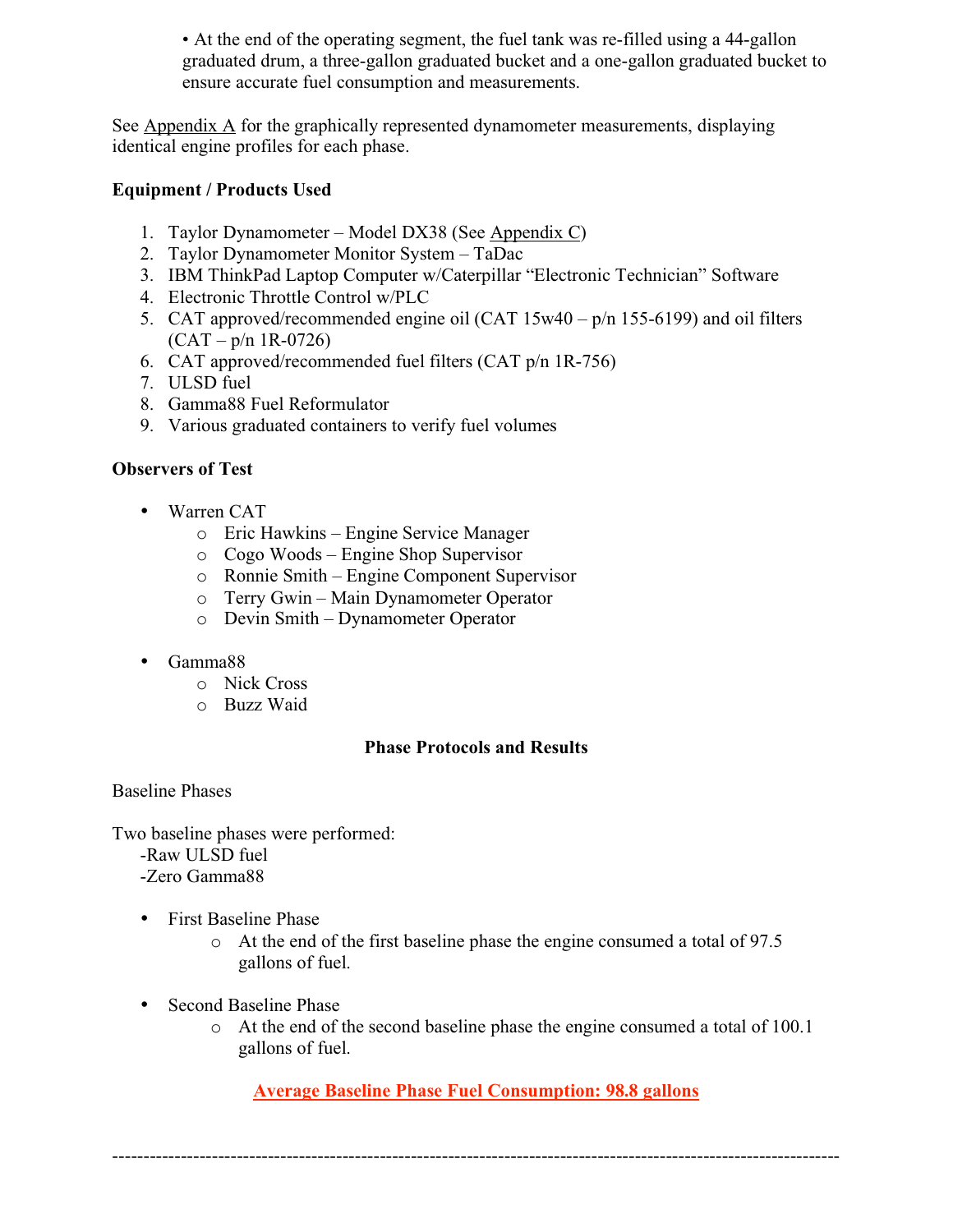5x Implementation Rate Phases

Twelve 5x implementation phases were performed:

Gamma88 introduced at a 5x normal usage rate (5 ounces / Ten  $(10)$  gallons of ULSD) – 175 ounces total added to 350 gallons of ULSD

Gamma88 introduced at a 1x usage rate (1 ounce / quart of engine oil) – 256 ounces total added to oil

- First 5x Implementation Phase
	- o At the end of the first 5x implementation phase the engine consumed a total of 91.5 gallons of fuel (7.39% savings compared to baseline average).
- Second 5x Implementation Phase
	- o At the end of the second 5x implementation phase the engine consumed a total of 91 gallons of fuel (7.89% savings compared to baseline average).
- Third 5x Implementation Phase
	- o At the end of the third 5x implementation phase the engine consumed a total of 91.25 gallons of fuel (7.64% savings compared to baseline average).
- Fourth 5x Implementation Phase
	- o At the end of the fourth 5x implementation phase the engine consumed a total of 92 gallons of fuel (6.88% savings compared to baseline average).
- Fifth 5x Implementation Phase
	- o At the end of the fifth 5x implementation phase the engine consumed a total of 91.0 gallons of fuel (7.89% savings compared to baseline average).
- Sixth 5x Implementation Phase
	- o At the end of the sixth 5x implementation phase the engine consumed a total of 90.0 gallons of fuel (8.91% savings compared to baseline average).
- Seventh 5x Implementation Phase
	- o At the end of the seventh 5x implementation phase the engine consumed a total of 89.75 gallons of fuel (9.16% savings compared to baseline average).
- Eighth 5x Implementation Phase
	- o At the end of the eighth 5x implementation phase the engine consumed a total of 92.25 gallons of fuel (6.63% savings compared to baseline average).
- Ninth 5x Implementation Phase
	- o At the end of the ninth 5x implementation phase the engine consumed a total of 91.0 gallons of fuel (7.89% savings compared to baseline average).
- Tenth 5x Implementation Phase
	- o At the end of the tenth 5x implementation phase the engine consumed a total of 90.0 gallons of fuel (8.91% savings compared to baseline average).
- Eleventh 5x Implementation Phase
	- o At the end of the eleventh 5x implementation phase the engine consumed a total of 86.1 gallons of fuel (12.85% savings compared to baseline average).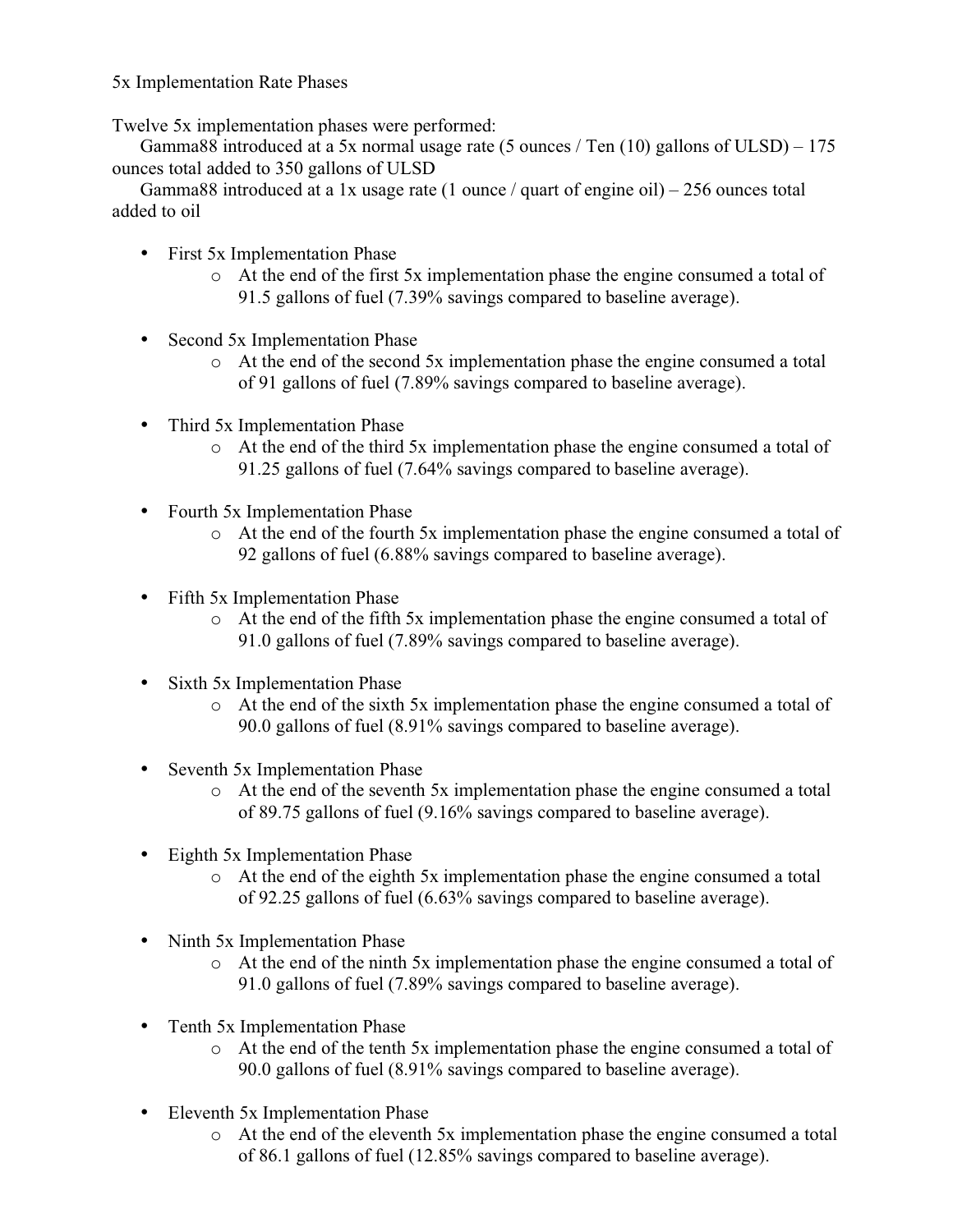- Twelfth 5x Implementation Phase
	- o At the end of the twelfth 5x implementation phase the engine consumed a total of 89.0 gallons of fuel (9.92% savings compared to baseline average).

**Average 5x Implementation Phase Fuel Consumption: 90.4 gallons Average 8.5% Savings Compared to Baseline**

---------------------------------------------------------------------------------------------------------------------

3x Implementation Rate Phases

Two 3x implementation phases were performed:

Gamma88 reduced to a 3x normal usage rate (3 ounces / Ten  $(10)$  gallons of ULSD) – 60 ounces total added to 200 gallons of ULSD

Gamma88 maintained at a 1x usage rate (1 ounce / quart of engine oil) – 256 ounces total added to oil

- First 3x Implementation Phase
	- o At the end of the first 3x implementation phase the engine consumed a total of 90.5 gallons of fuel (8.40% savings compared to baseline average).
- Second 3x Implementation Phase
	- o At the end of the second 3x implementation phase the engine consumed a total of 91.5 gallons of fuel (7.39% savings compared to baseline average).

**Average 3x Implementation Phase Fuel Consumption: 91.0 gallons Average 7.89% Savings Compared to Baseline**

---------------------------------------------------------------------------------------------------------------------

1x Sustainment Rate Phases

Three (3) 1x sustainment phases were performed:

Gamma88 reduced further to a 1x normal usage rate  $(1 \text{ ounce} / \text{Ten } (10) \text{ gallons of ULSD})$  – 20 ounces total added to 200 gallons of ULSD

Gamma88 maintained at a 1x usage rate (1 ounce / quart of engine oil) – 256 ounces total added to oil

- First 1oz Sustainment Phase
	- $\circ$  At the end of the first 1x implementation phase the engine consumed a total of 94.5 gallons of fuel (4.35% savings compared to baseline average).
- Second 1oz Sustainment Phase
	- o At the end of the second 1x implementation phase the engine consumed a total of 92.0 gallons of fuel (6.88% savings compared to baseline average).
- Third 1oz Sustainment Phase
	- o At the end of the third 1x implementation phase the engine consumed a total of 87.5 gallons of fuel (11.44% savings compared to baseline average).

**Average 1x Implementation Phase Fuel Consumption: 91.3 gallons Average 7.59% Savings Compared to Baseline**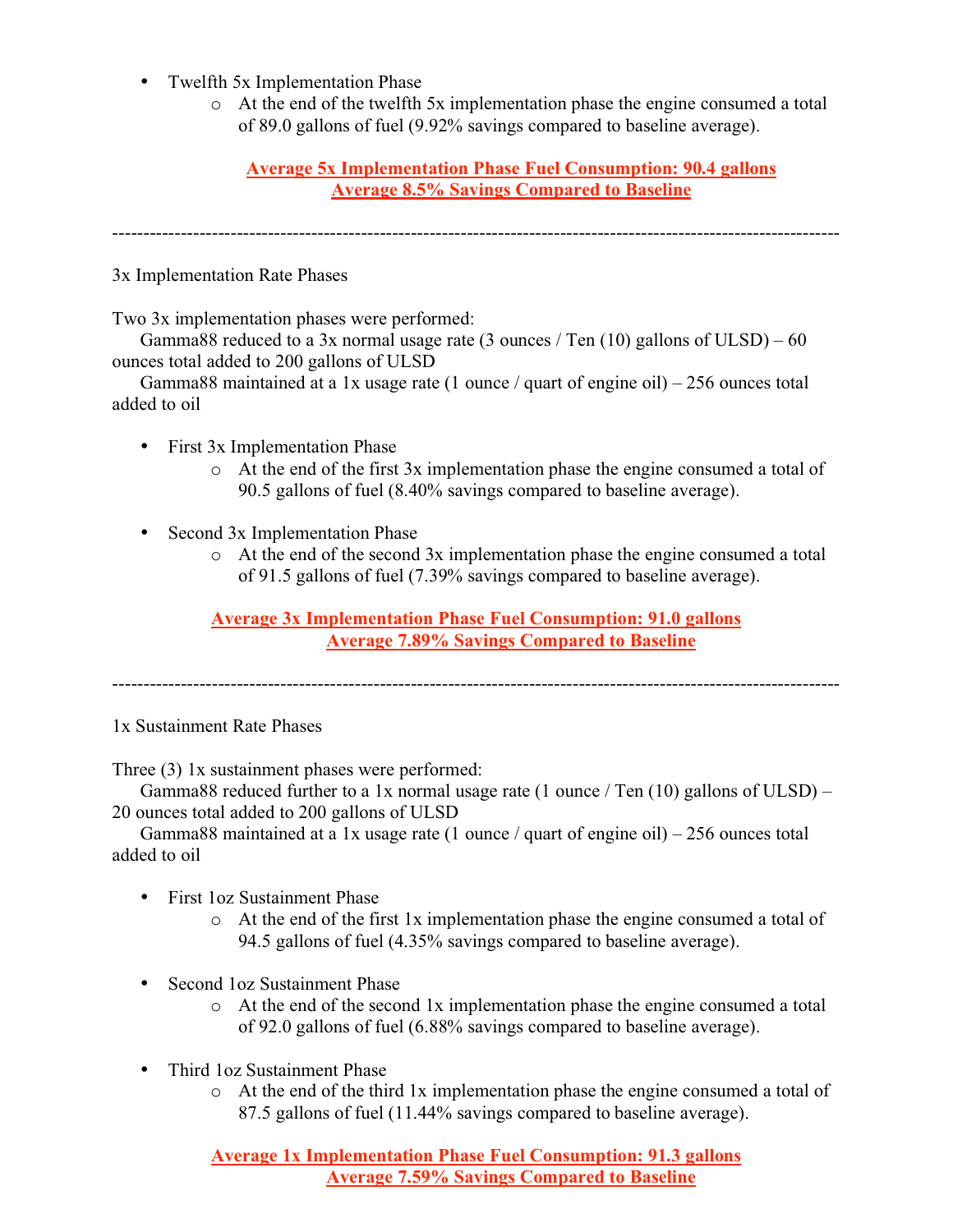### **Conclusions**

At all times, Warren CAT personnel participated in and/or monitored the procedures of this demonstration, as well as the introduction of Gamma88 into the ULSD fuel consumed by the Caterpillar 3508 demonstration engine. Throughout the entire demonstration, a number of positive changes occurred:

- 1. A computer documented increase in horsepower (Appendix B)
- 2. A computer documented increase in torque (Appendix B)
- 3. A visible reduction in carbon buildup in the engine (Appendix D)
- 4. A measured reduction of fuel consumption while using identical profiles over a 57-hour operating evaluation period.

What can't currently be displayed by this demonstration - although can be deduced from performance increases and photographs  $(\underline{Appendix D})$  - is that engine life will likely be increased and maintenance will likely be decreased based on the photographs of how the chemisorption and cleansing process of Gamma88 occurs.

At the end of the trial, neither my mechanics nor I detected any negative effects Gamma88 had on the engine or any of its components – in fact they were cleaner than before the demonstration.

Finally, it is our conclusion that by following the Gamma88 company recommended protocol for implementation, ultimately adding Gamma88 to the fuel and oil tanks at the 1x sustainment rate significantly reduced fuel consumption/increased fuel efficiency. **Our study resulted in an average decrease in fuel consumption of 7.59%** compared to the baseline average. Particularly notable is fuel efficiency increase during each sustainment phase - from 4.4% to 6.9% to 11.4%. This demonstrates that the effectiveness of Gamma88 continued to increase throughout the sustainment phase.

> Eric Hawkins Engine Service Manager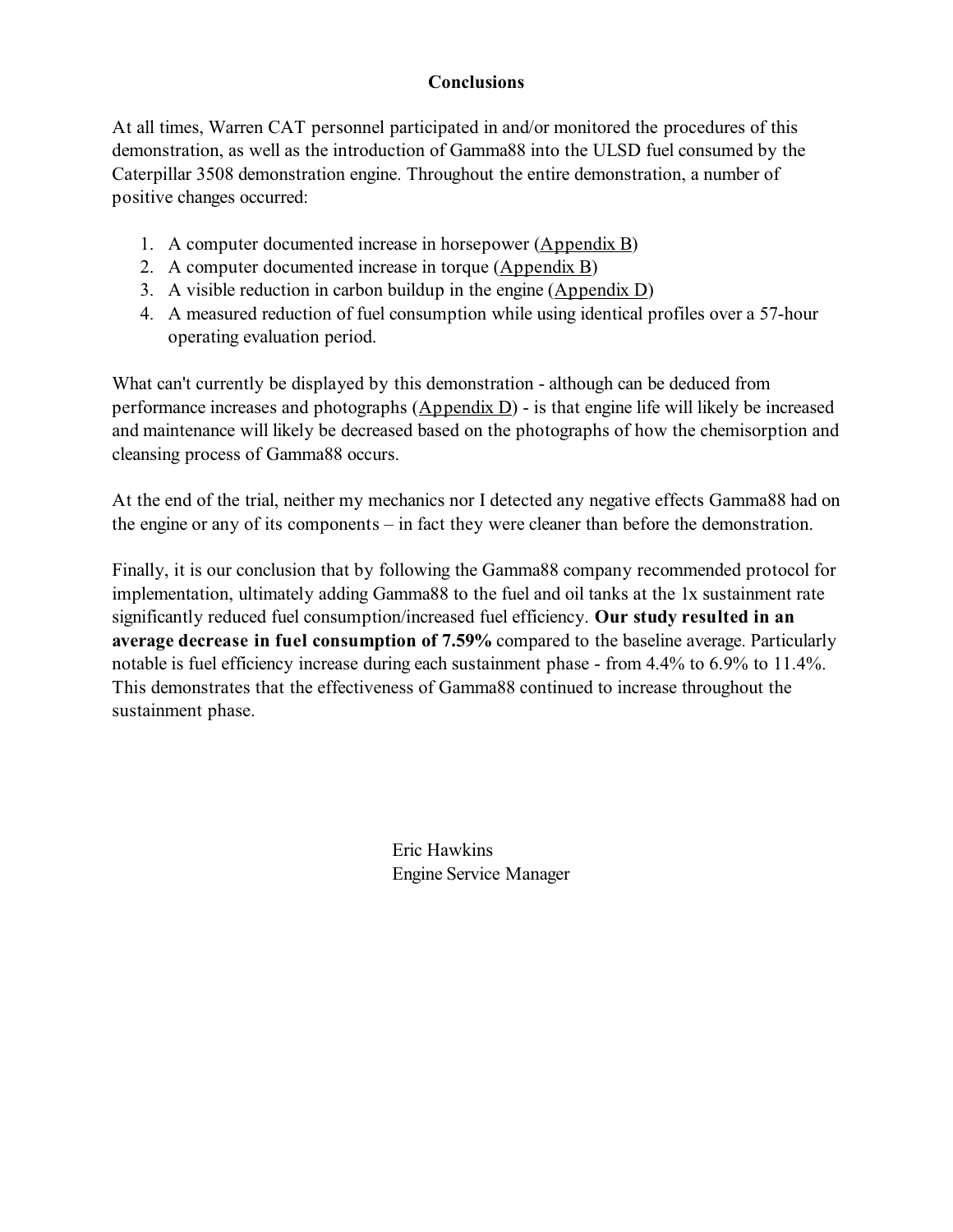**Appendix A**

# **Dynamometer Report**



---------------------------------------------------------------------------------------------------------------------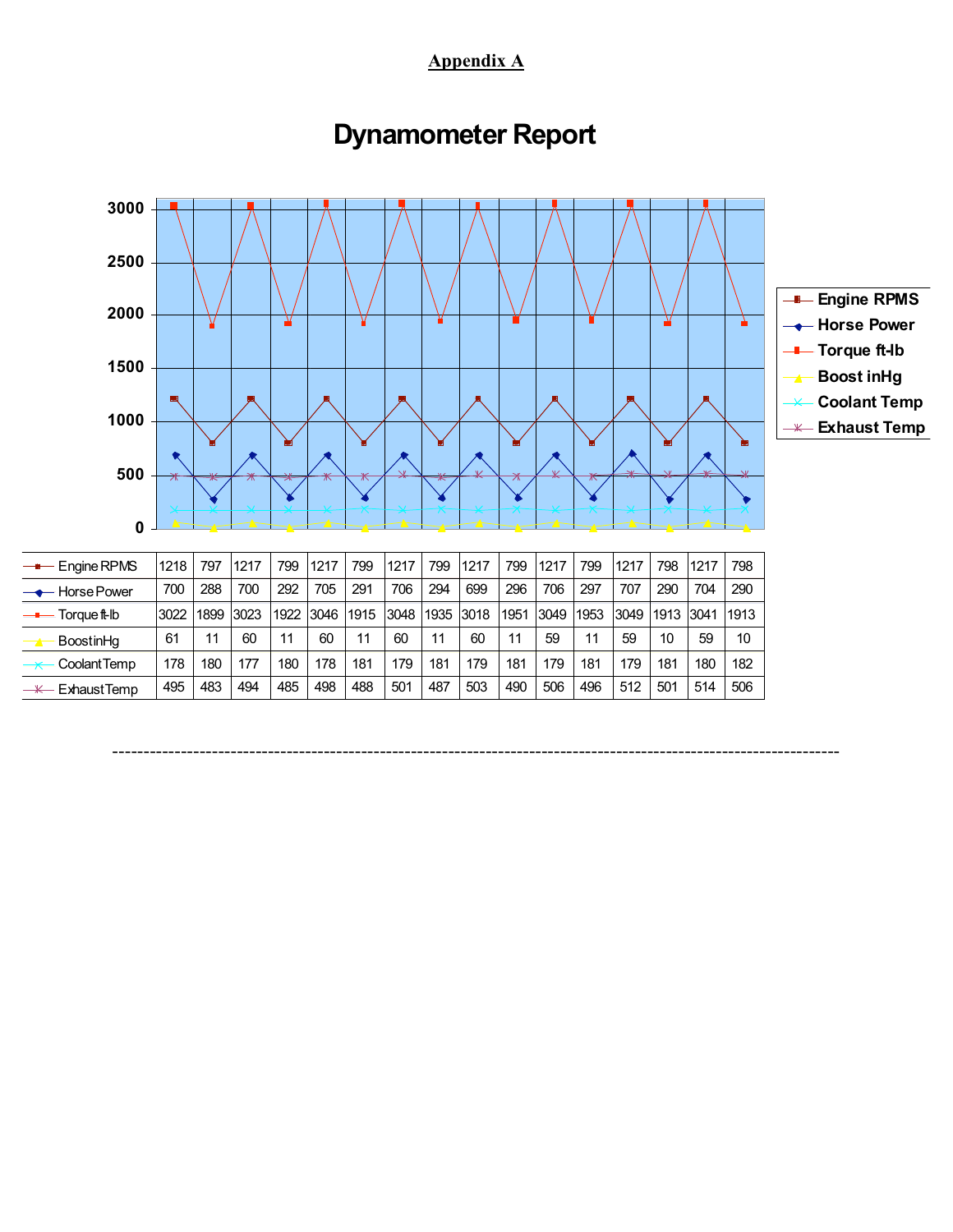### **Appendix B**

## **Dynamometer Report**

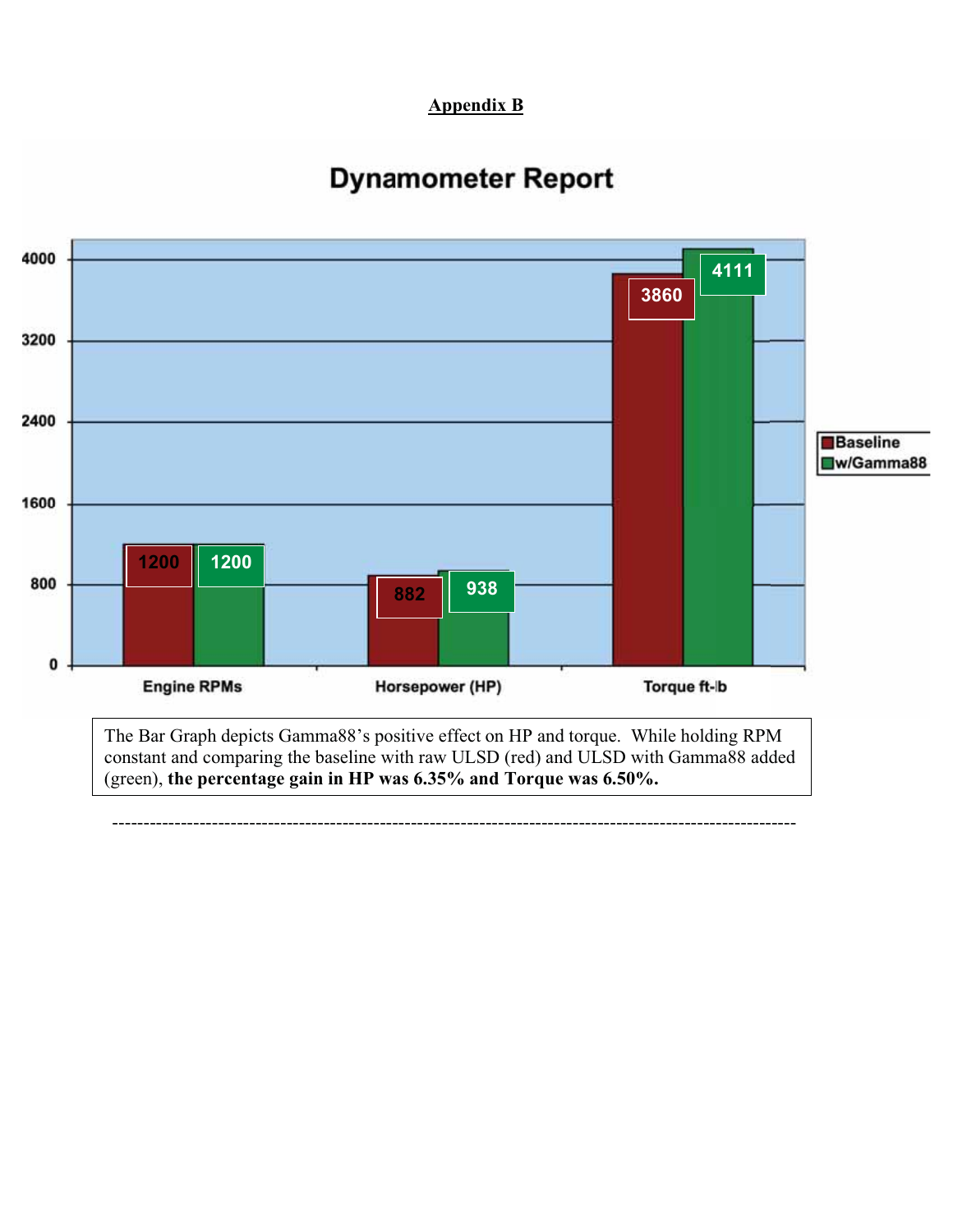### **Appendix C**

**HP**: 2000 hp (1491 kw) **Torque**: 5800 ft. lbs. (7864 Nm) **Speed**: 4000 RPM **Water Use**: 145 GPM (9.1 L/s) (No Cooling System) **Shipping Weight: 2634 lbs. (1195 kg)** 

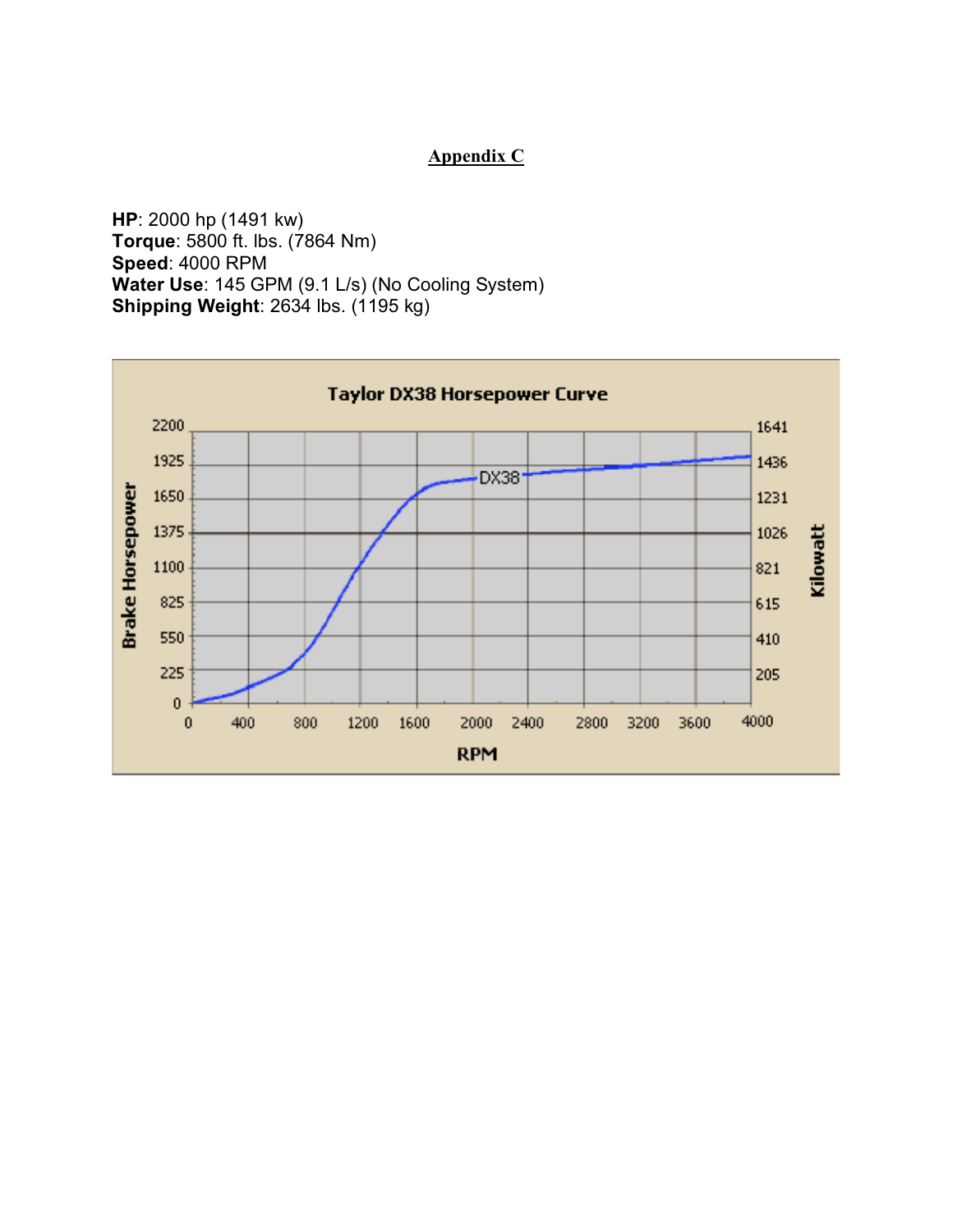

**Appendix D**



*Photo Prior to using Gamma88*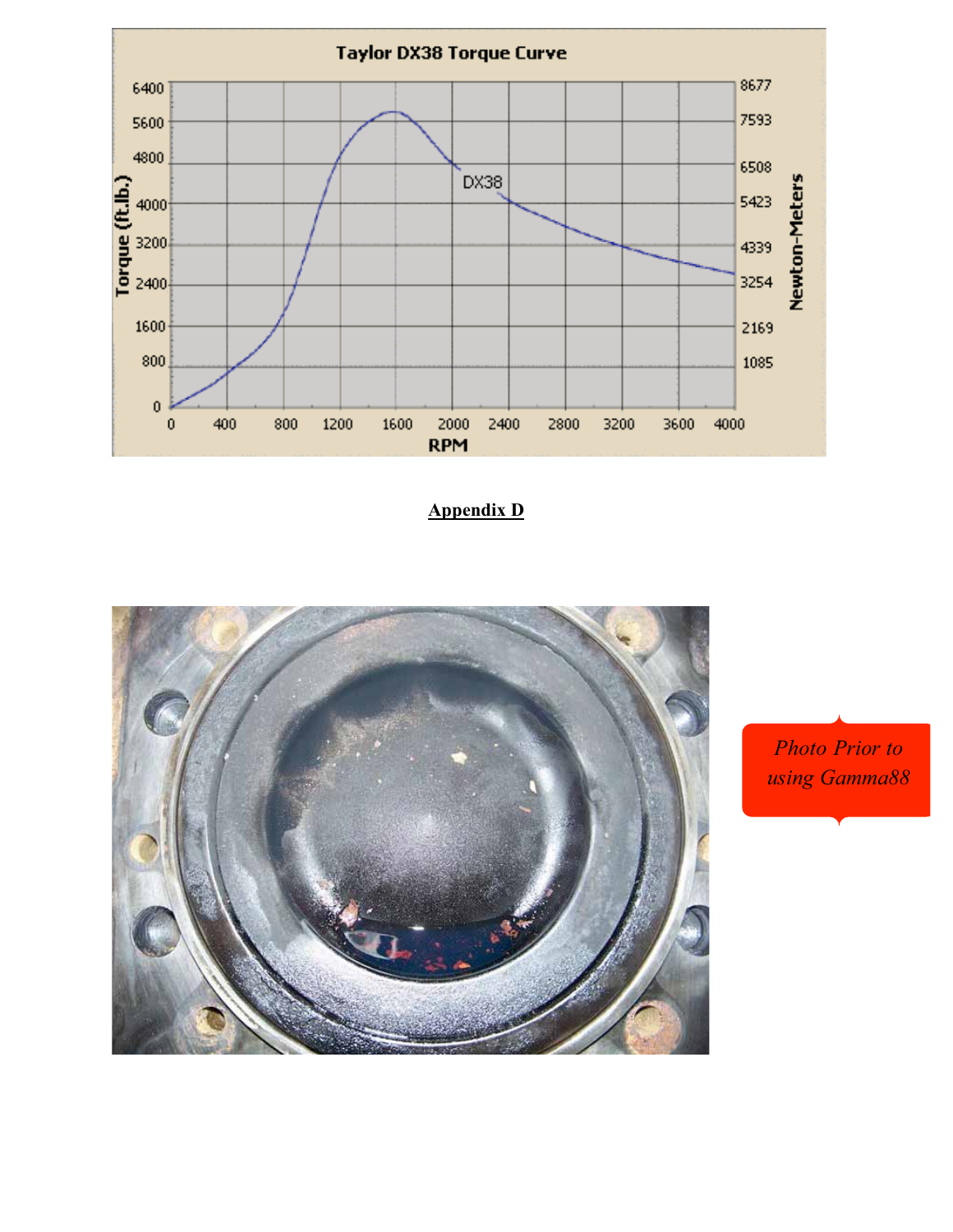

*Photo after 51 operating hours using Gamma88*

### **Appendix D (cont)**